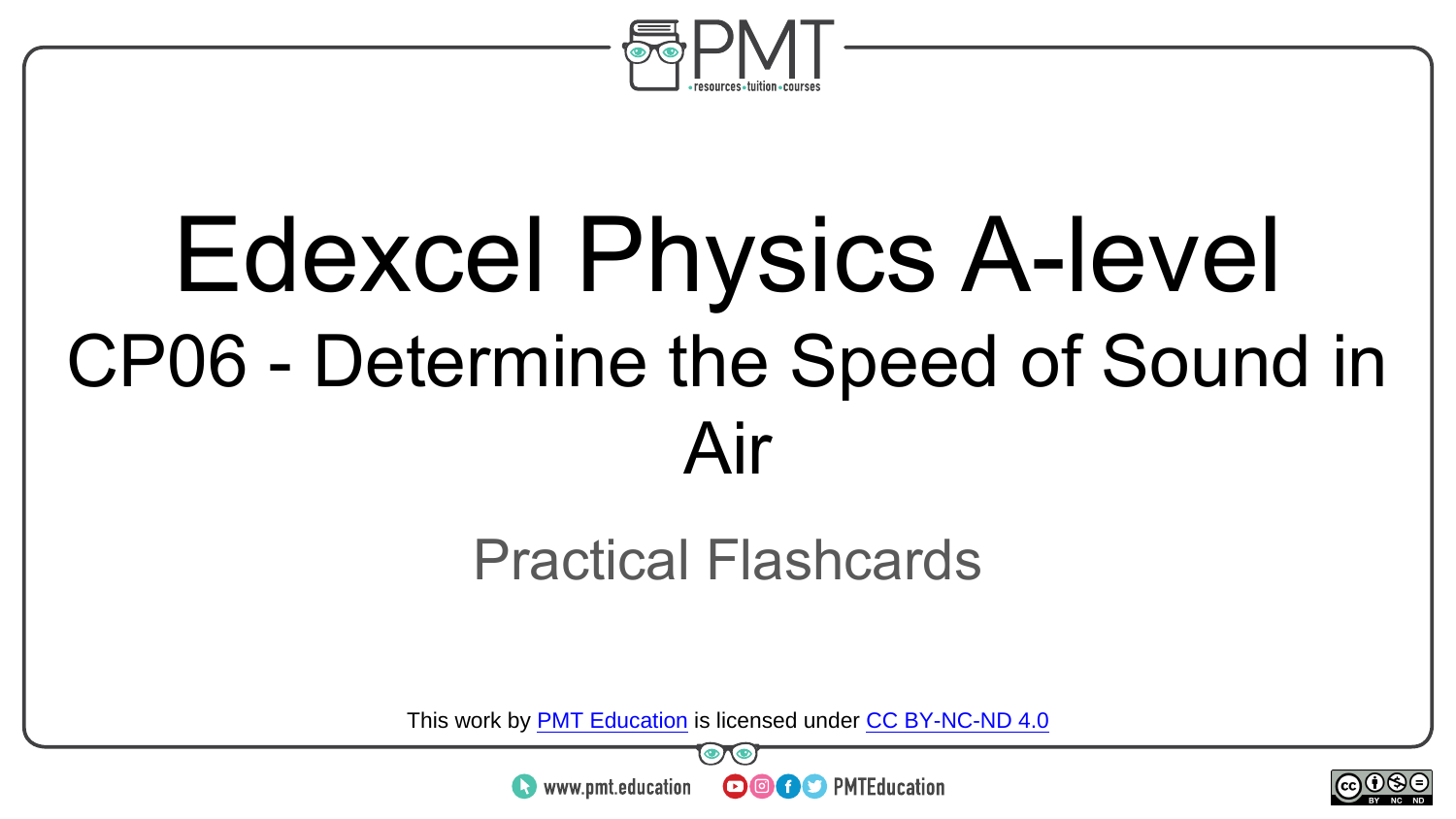

## What equation links wave speed, frequency and wavelength?



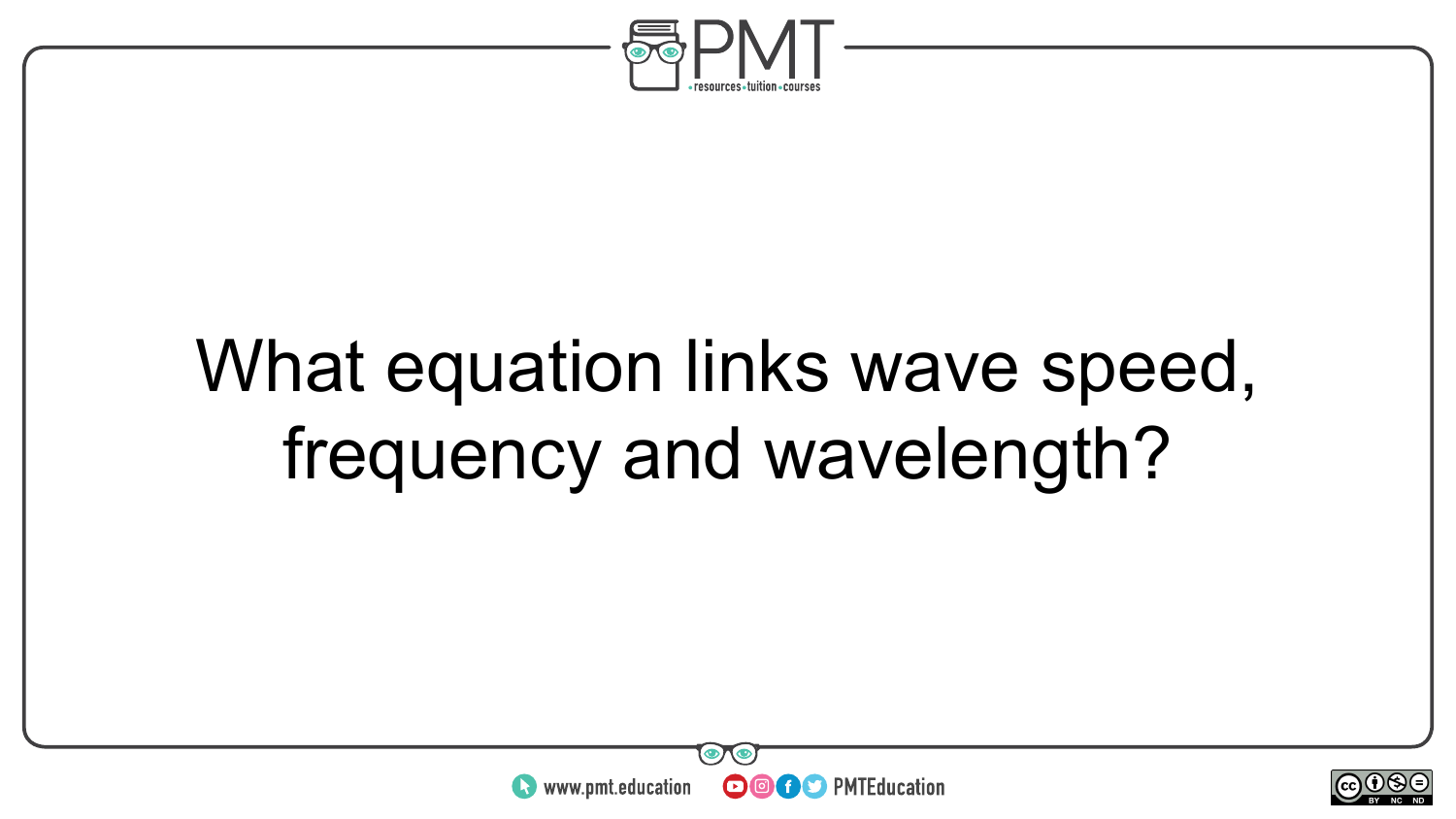

#### What equation links wave speed, frequency and wavelength?



# Speed  $(ms^{-1})$  = Frequency  $(Hz)$  x Wavelength (m)



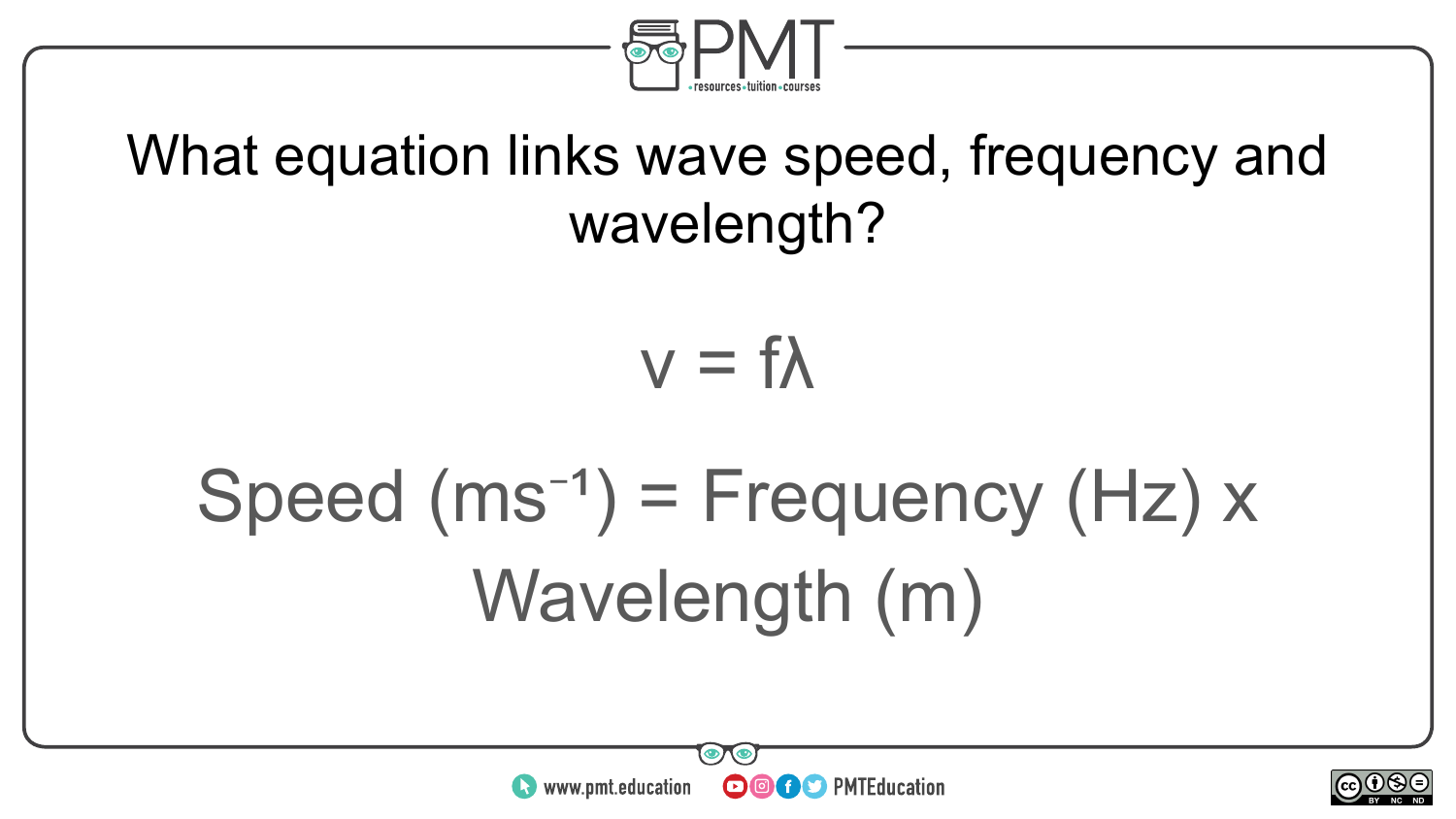

### How can the frequency of a signal be measured from the oscilloscope?



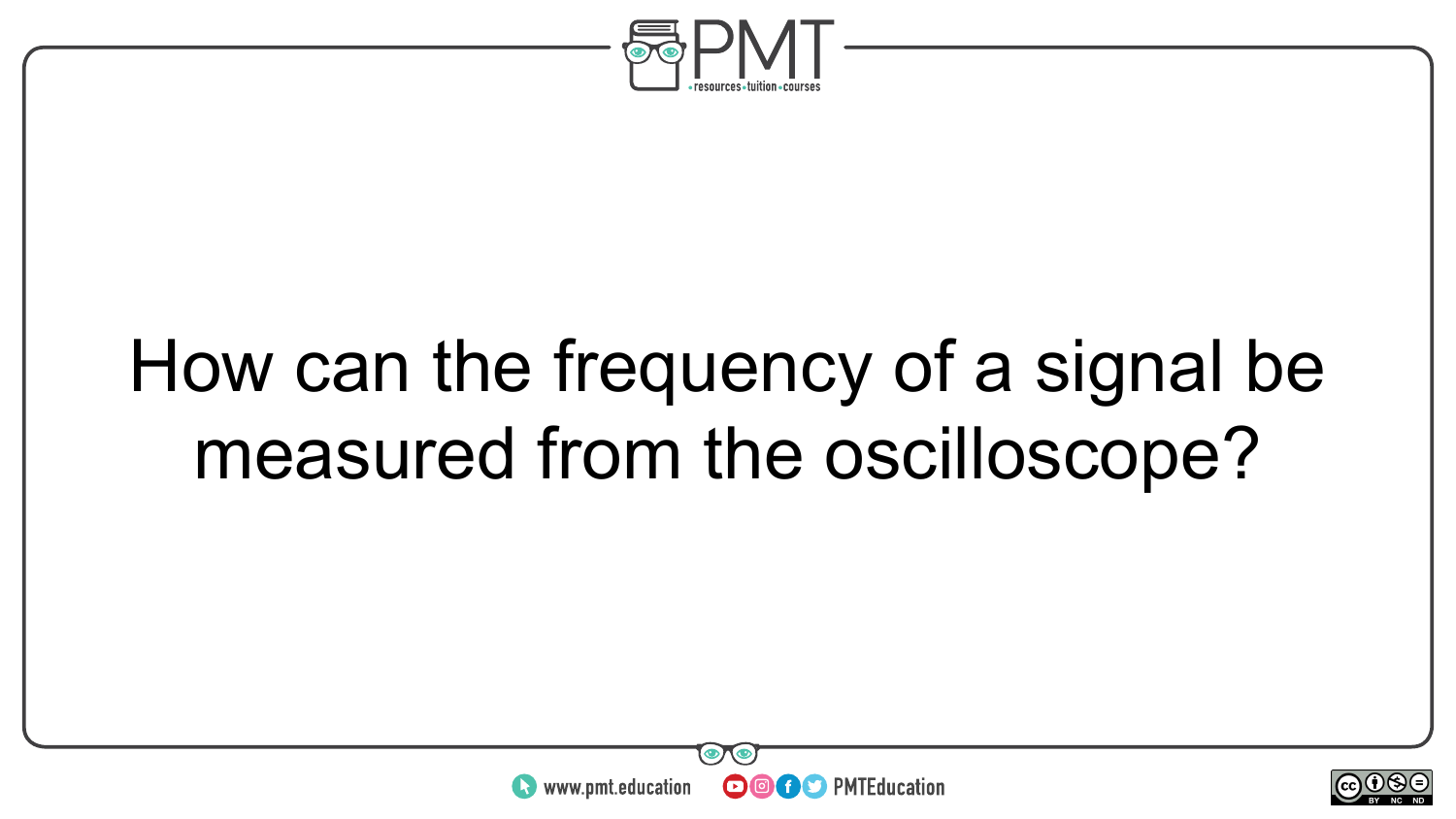

### How can the frequency of a signal be measured from the oscilloscope?

The time between two identical points on adjacent waves can be measured from the time-axis. This is the time period of the signal. The frequency is given by the inverse of the time period.



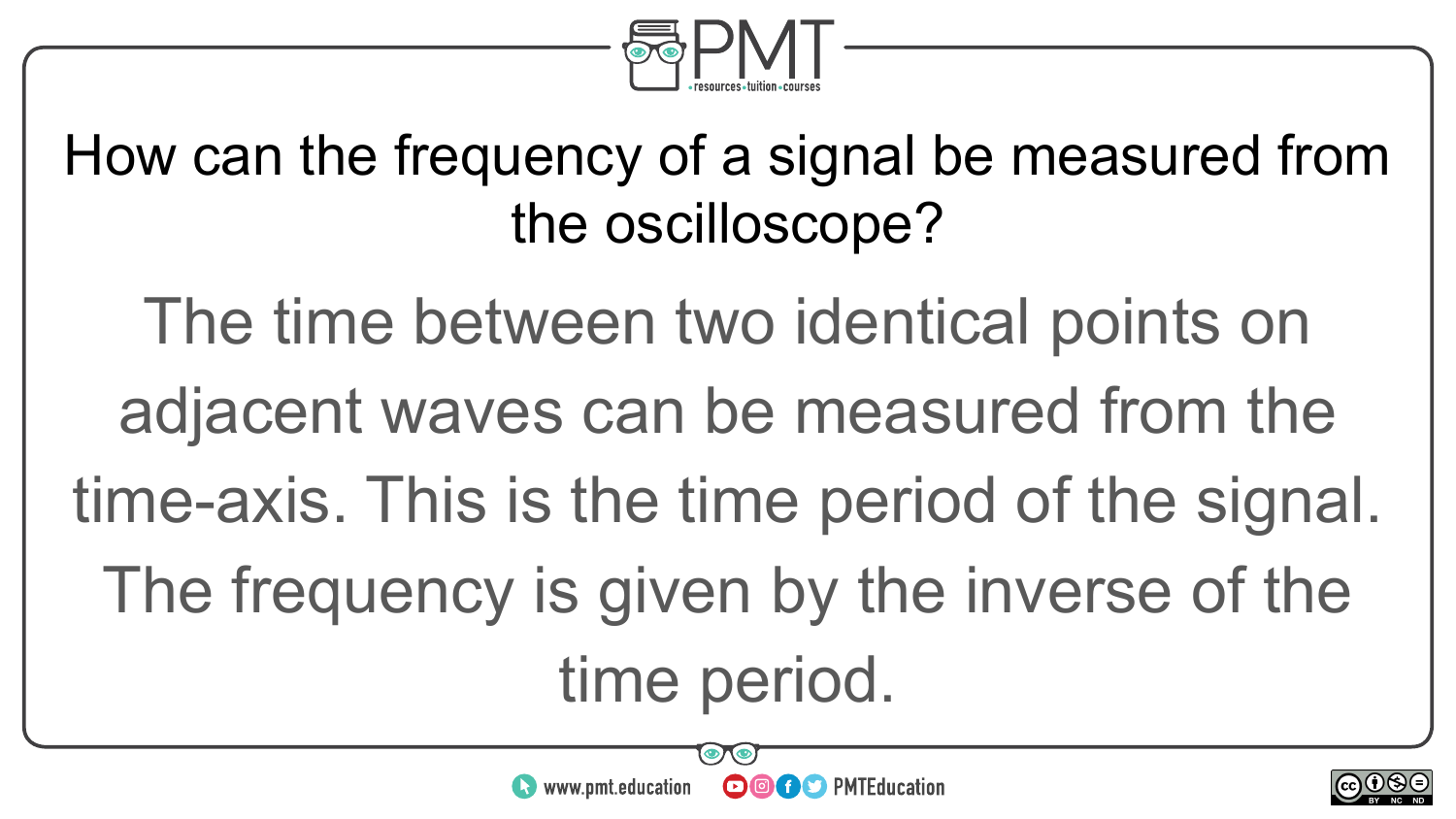

## What two traces should be displayed on the oscilloscope screen?



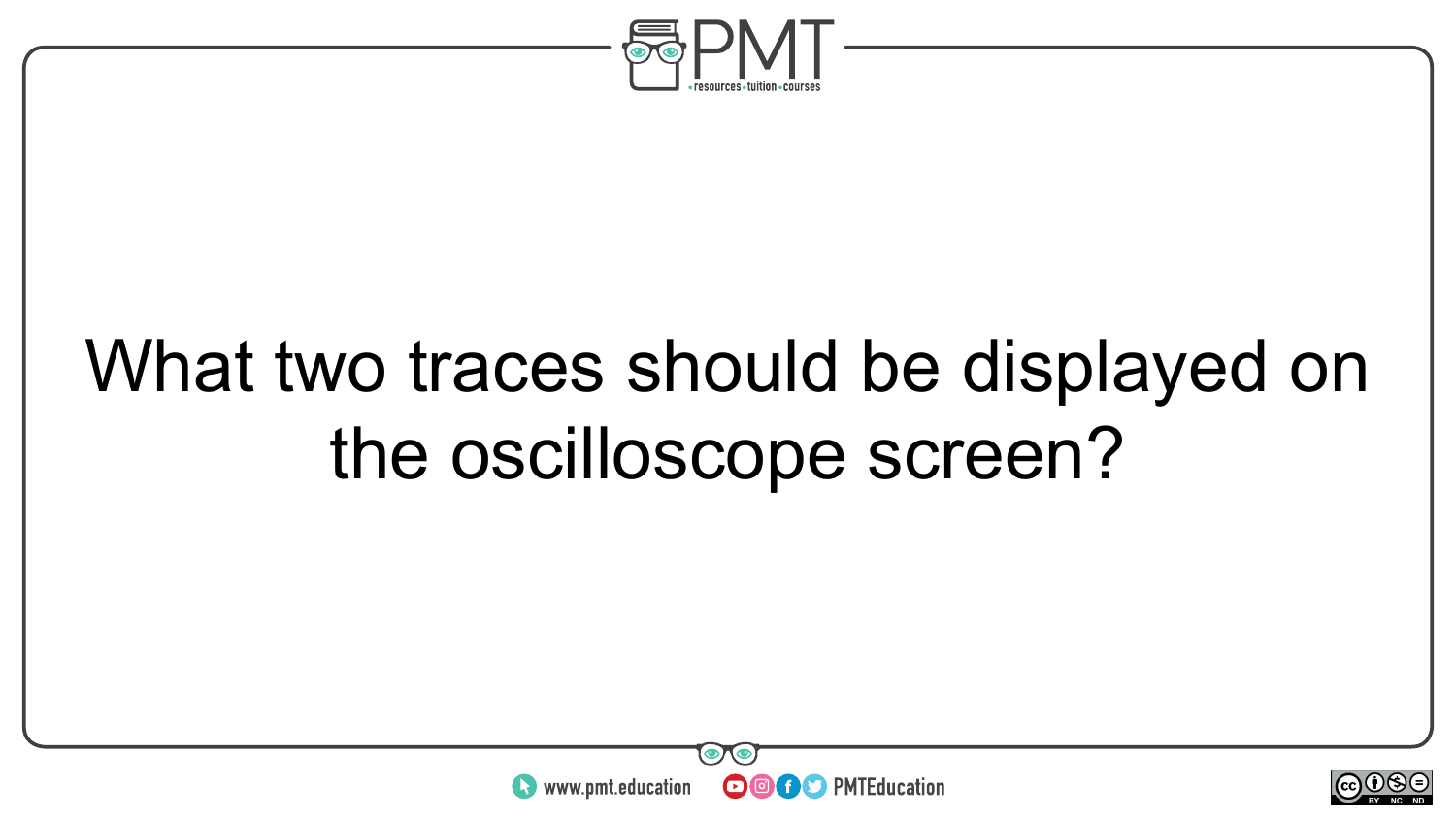

#### What two traces should be displayed on the oscilloscope screen?

Both the signal sent to the loudspeaker and the signal taken in by the microphone should be displayed on the oscilloscope screen.



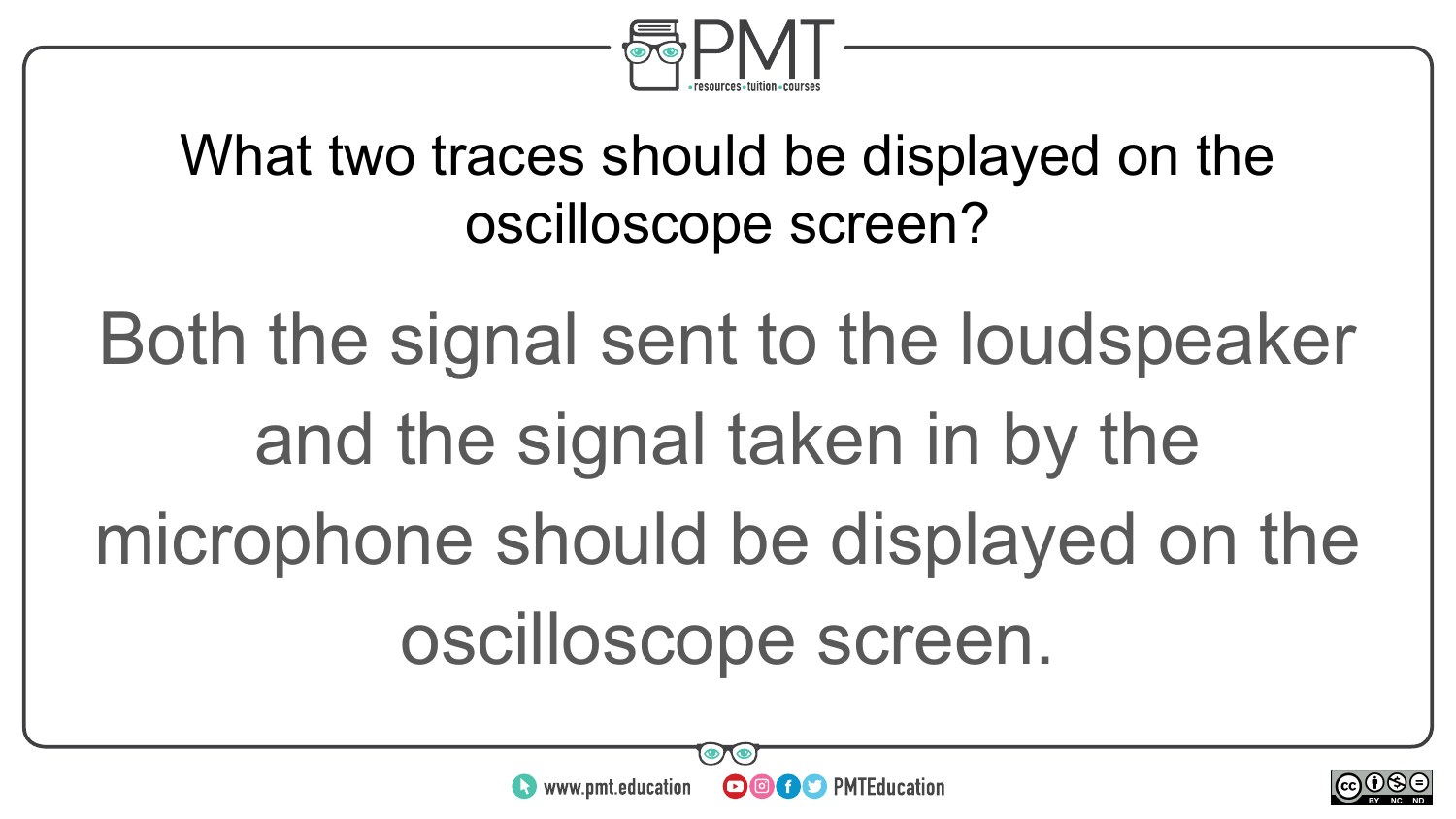

# Describe what happens to the two traces as the distance between the speaker and microphone is increased.



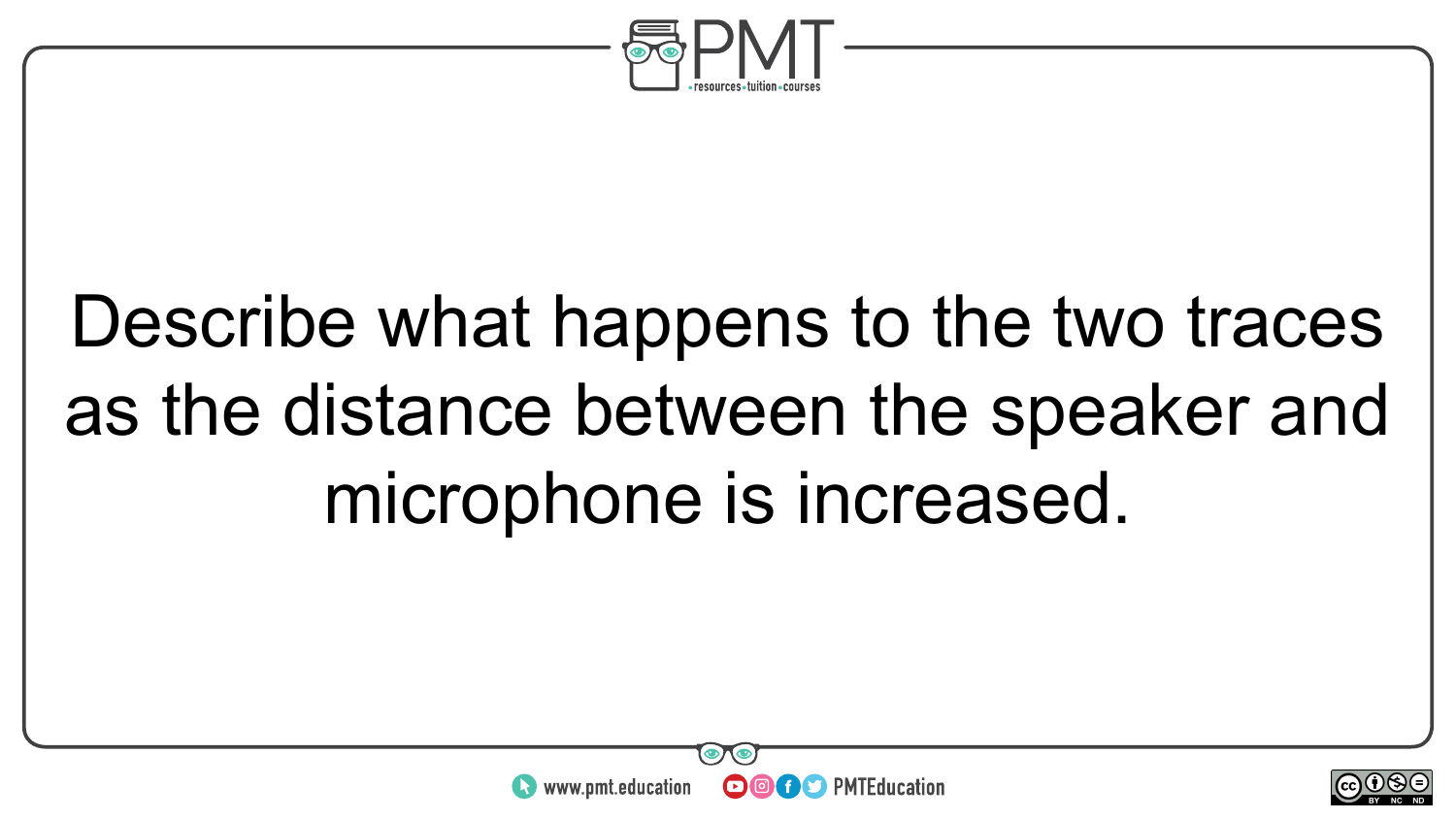

### Describe what happens to the two traces as the distance between the speaker and microphone is increased.

# The two traces will move past each other and the phase between the traces will change.



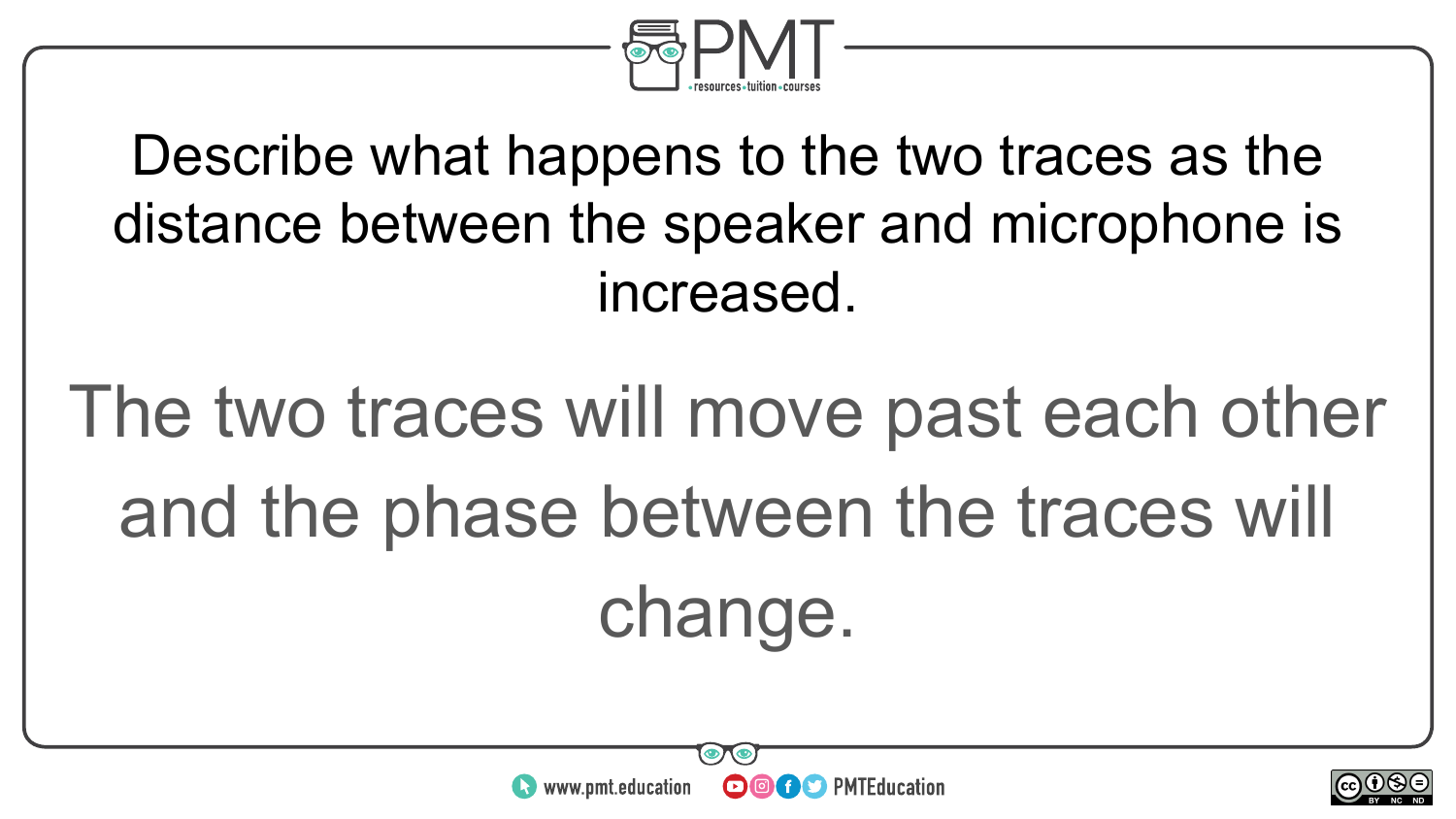

# What piece of apparatus should be connected to the loudspeaker to produce a tone?



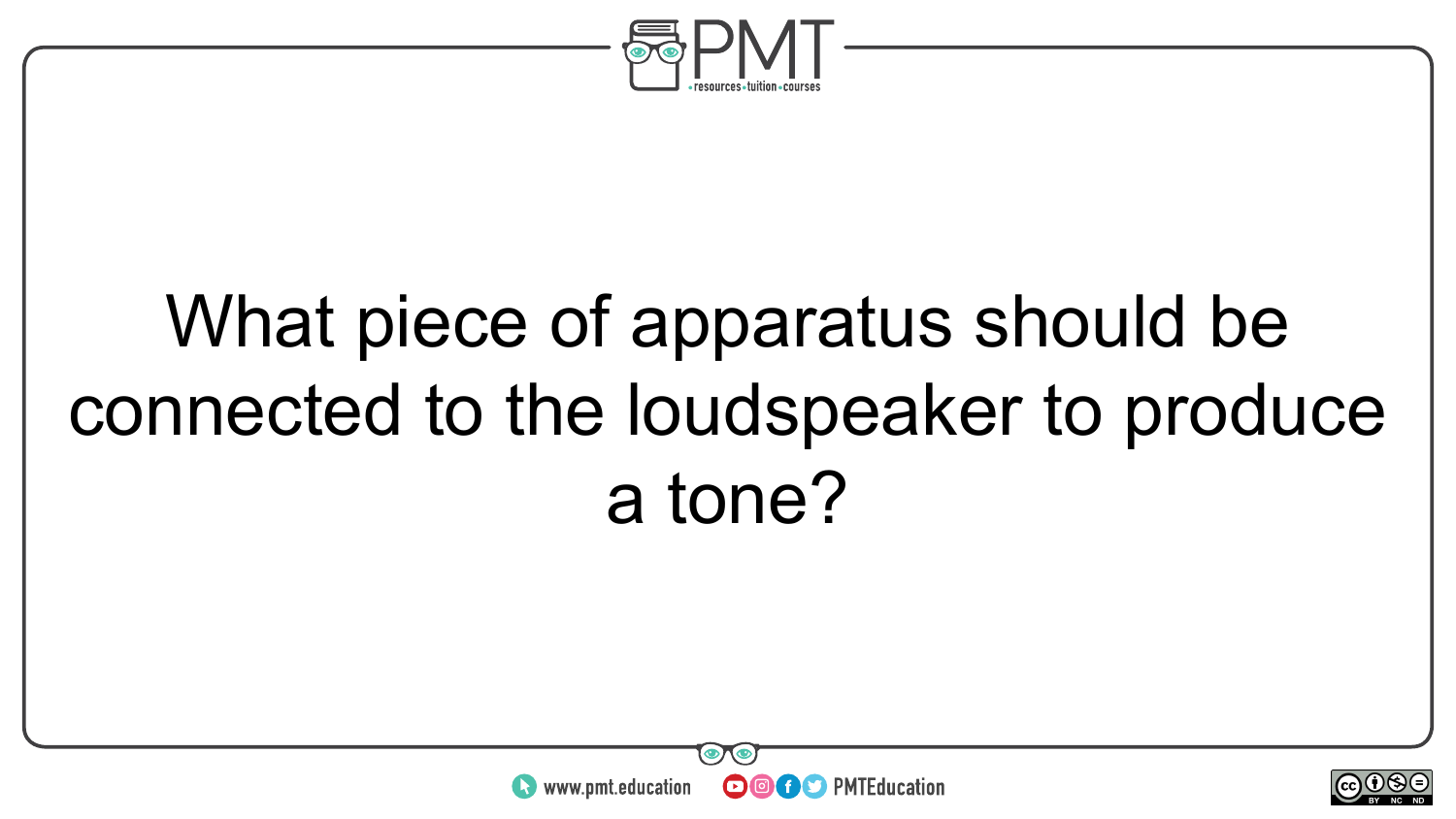

What piece of apparatus should be connected to the loudspeaker to produce a tone?

A signal generator should be connected to the loudspeaker. This generator should also be connected to the oscilloscope so that its signal trace is displayed.



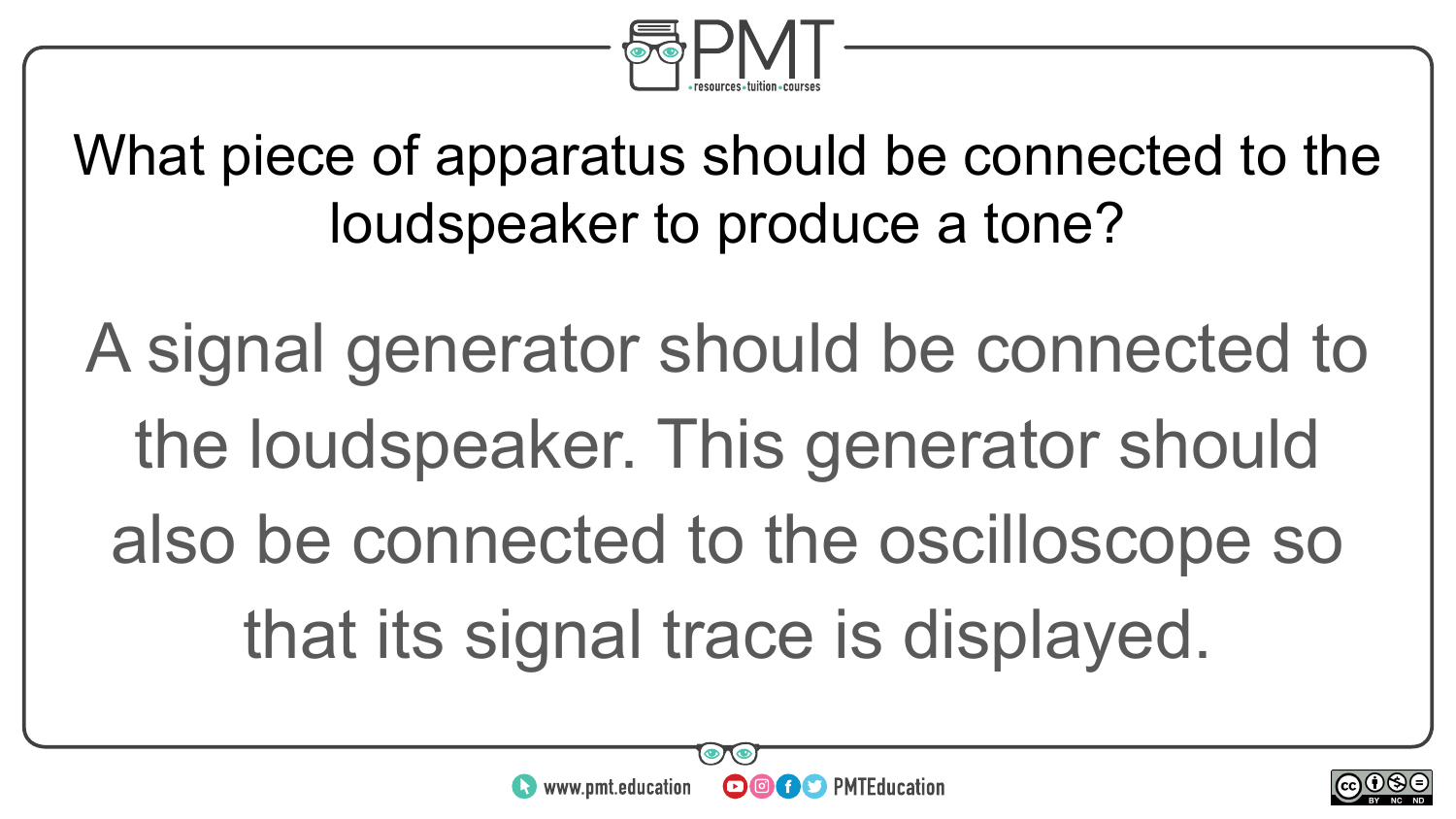

# Describe how the speaker and microphone traces should be positioned on the oscilloscope display.



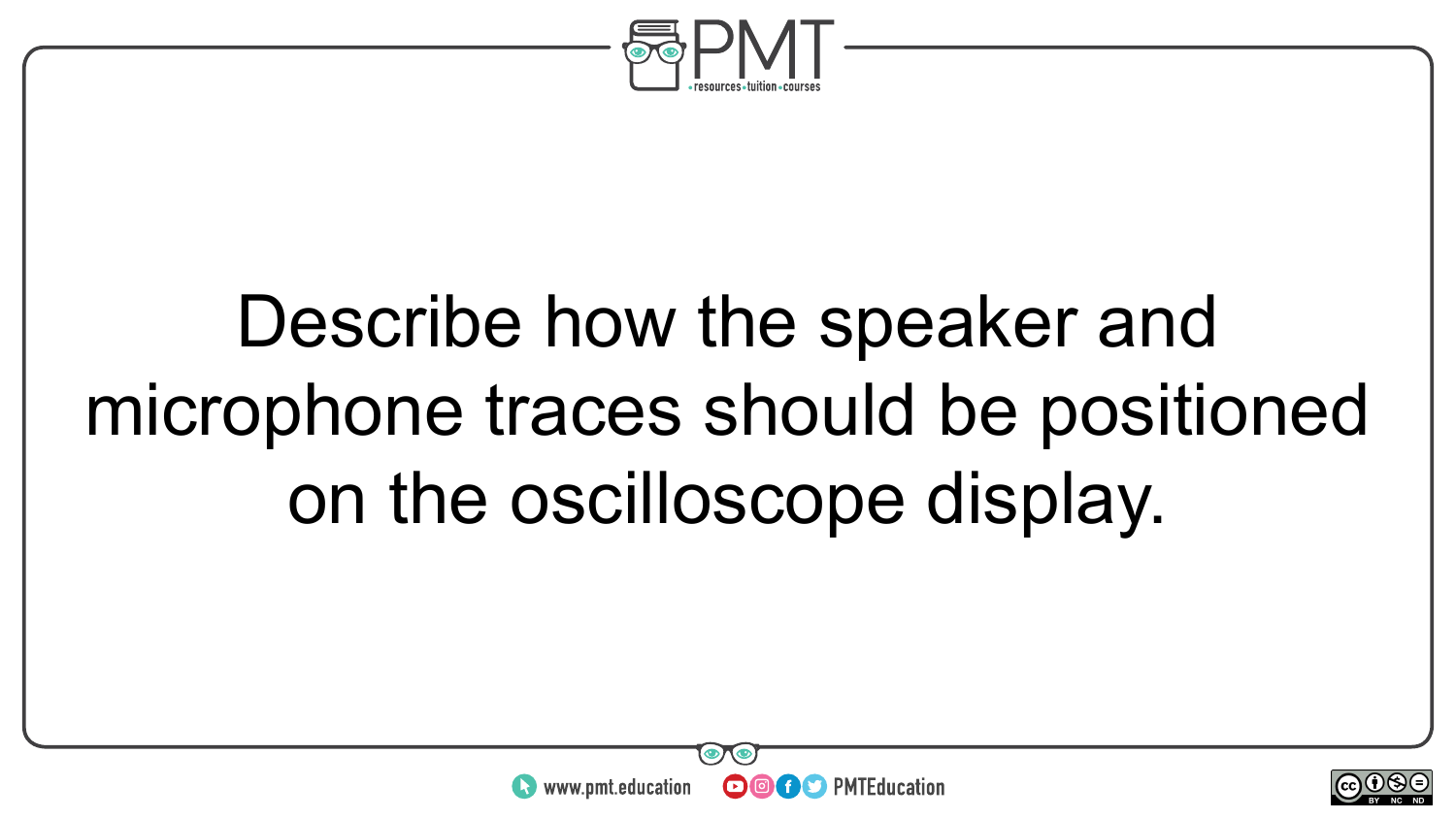

Describe how the speaker and microphone traces should be positioned on the oscilloscope display.

The spacing of the two signals inputted into the oscilloscope should be changed so that one is directly above the other. A peak of the lower trace should be inline with a trough of

the upper trace.

**OOOO** PMTEducation

 $\bullet$  www.pmt.education

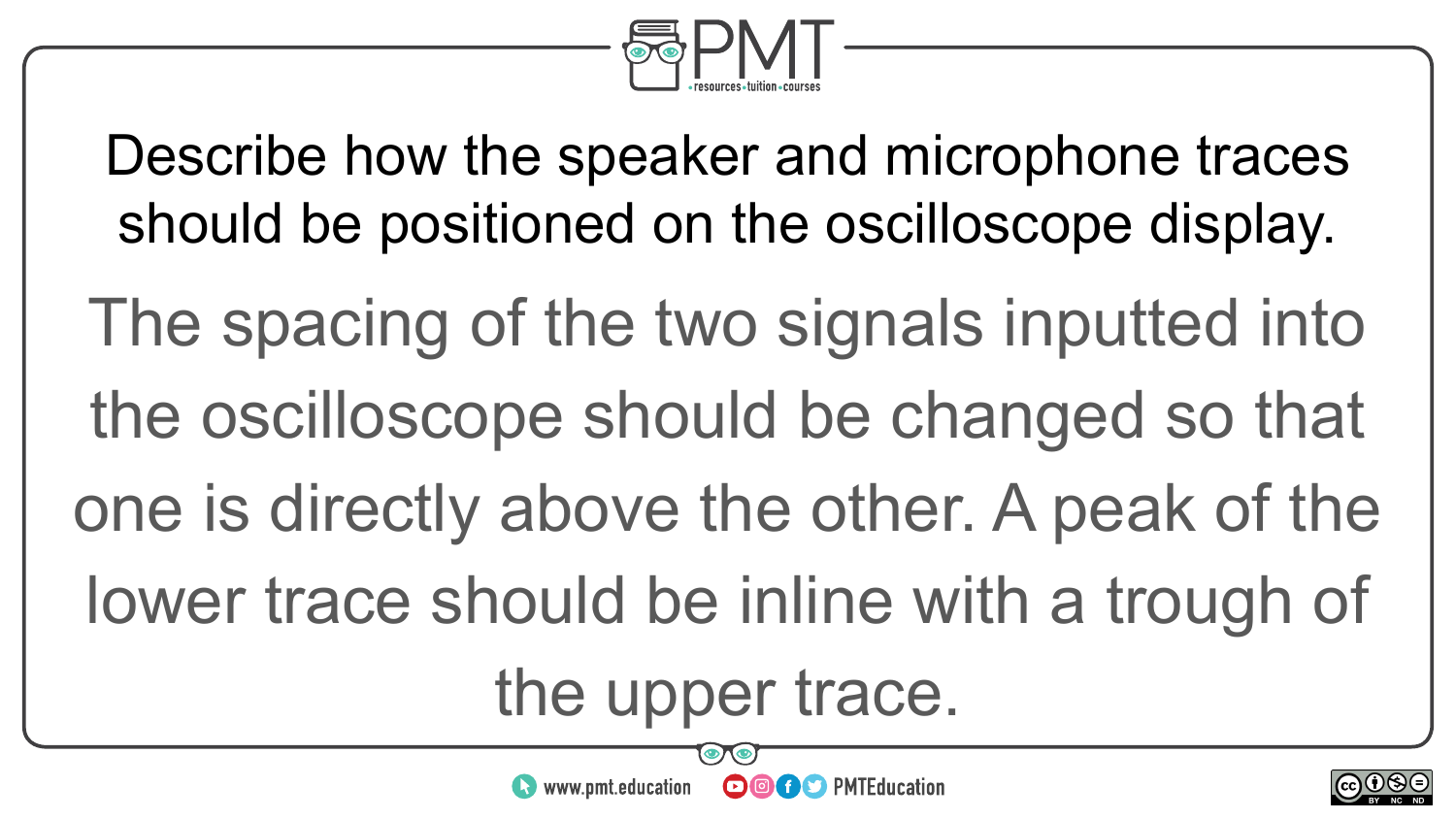

### How should the initial separation of the speaker and microphone be set?



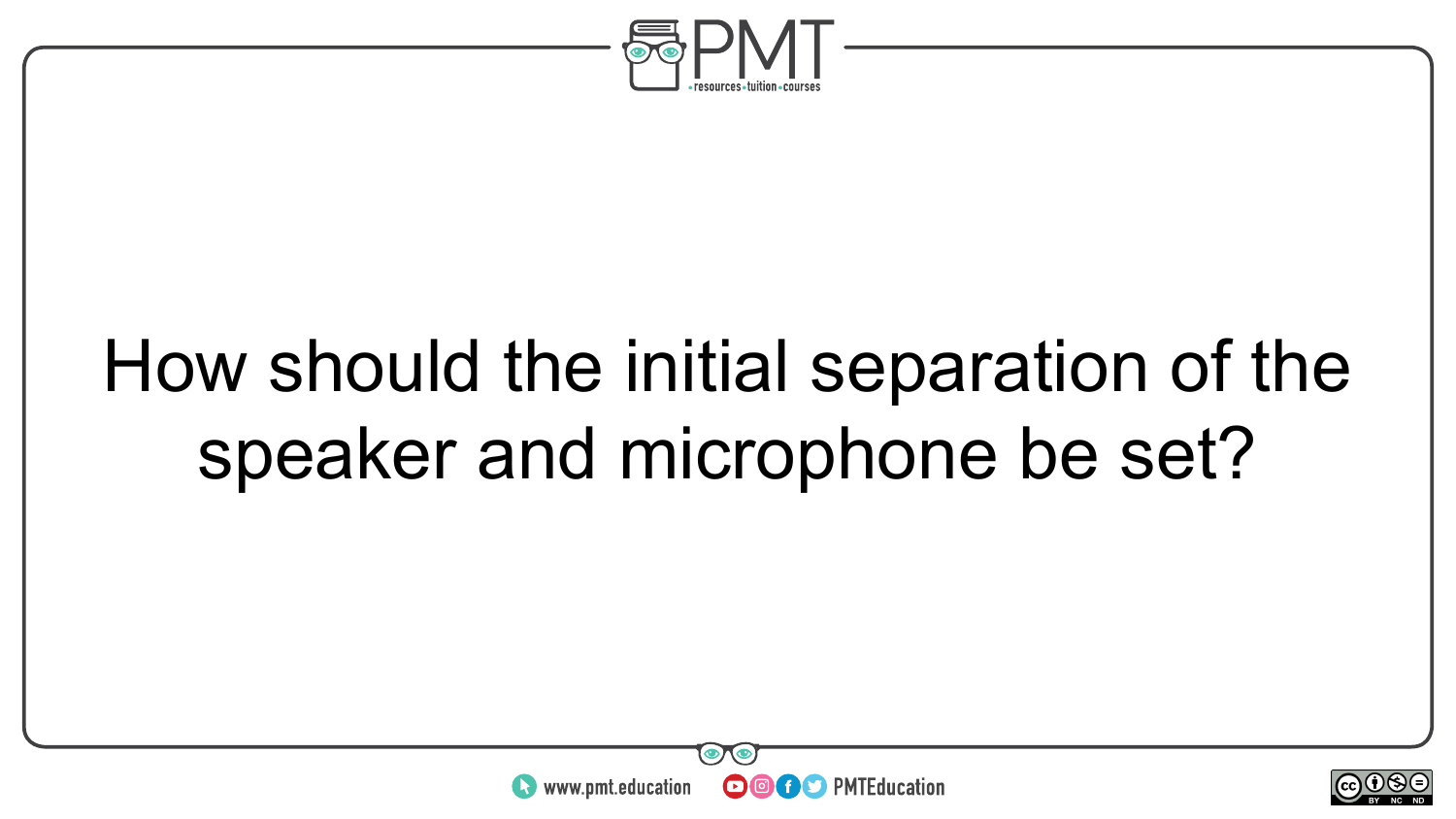

How should the initial separation of the speaker and microphone be set?

The separation should adjusted so that a trough on the upper trace touches the peak of the lower trace. This distance should then be measured using a metre ruler.



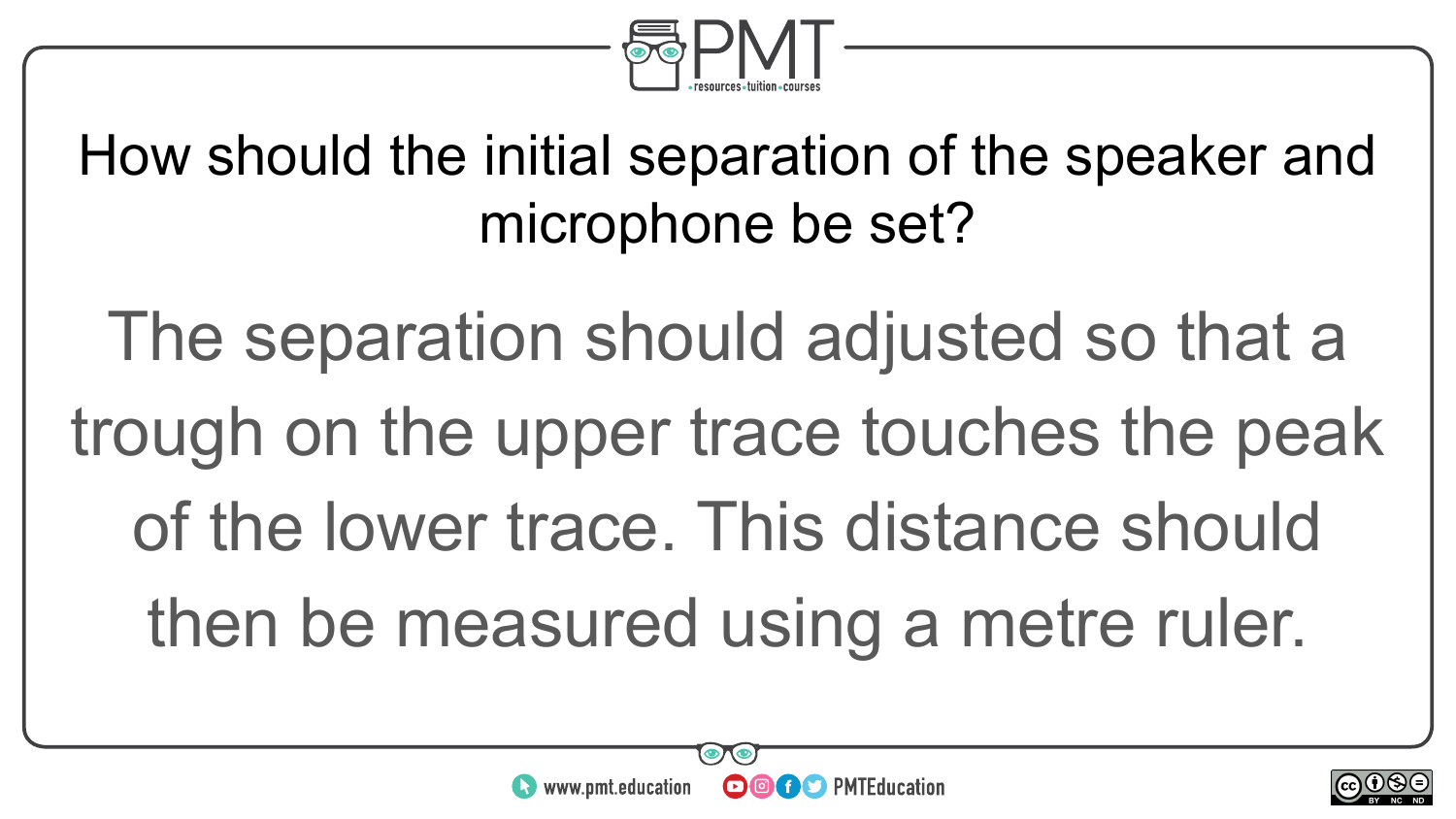

# How can the wavelength be determined by moving the speaker away from the microphone?



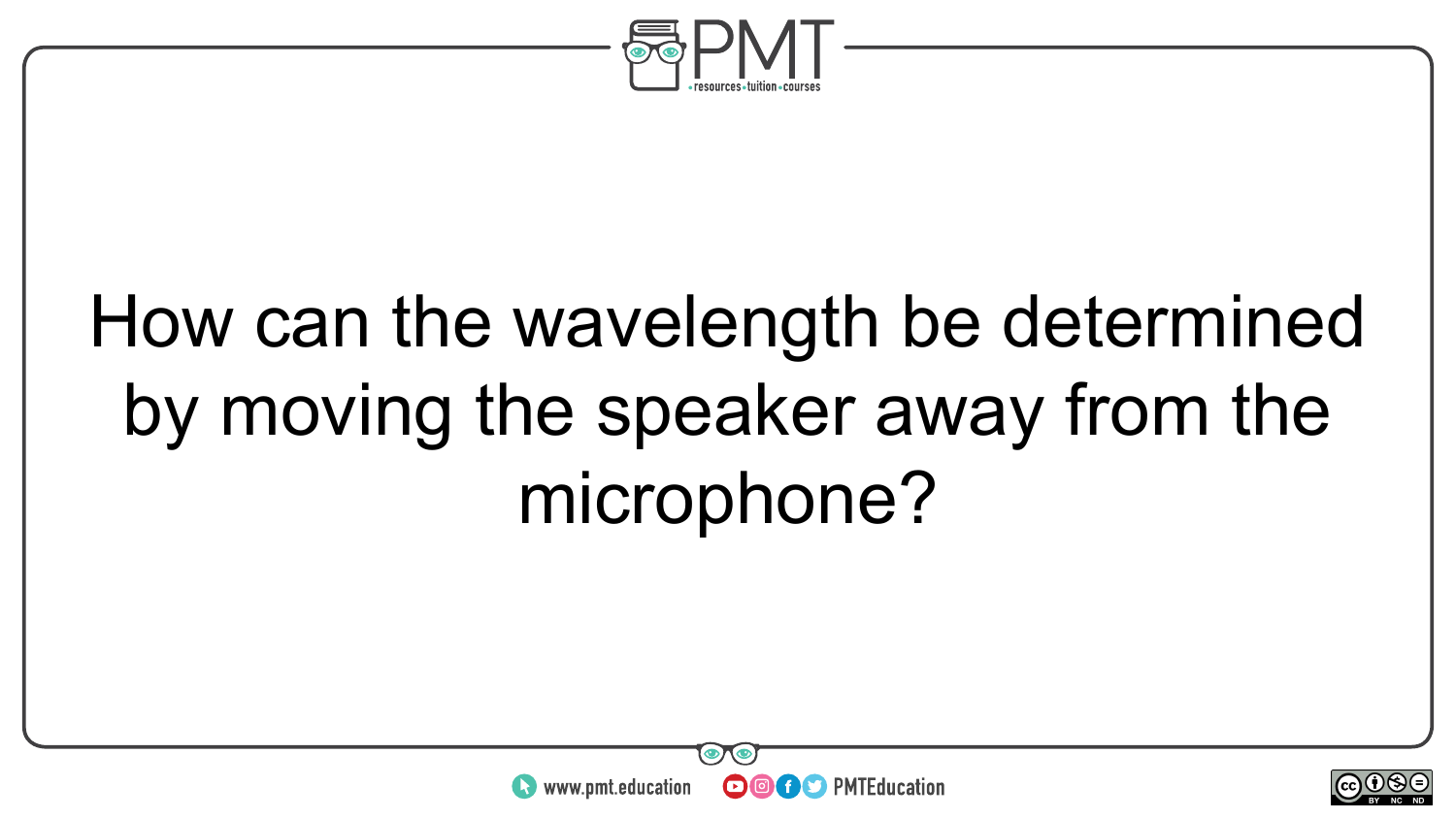

How can the wavelength be determined by moving the speaker away from the microphone?

The speaker should be moved away from the microphone until the trace has moved to a point where the peak of the lower trace once again touches a trough of the upper trace. The distance moved to achieve this is the wavelength.



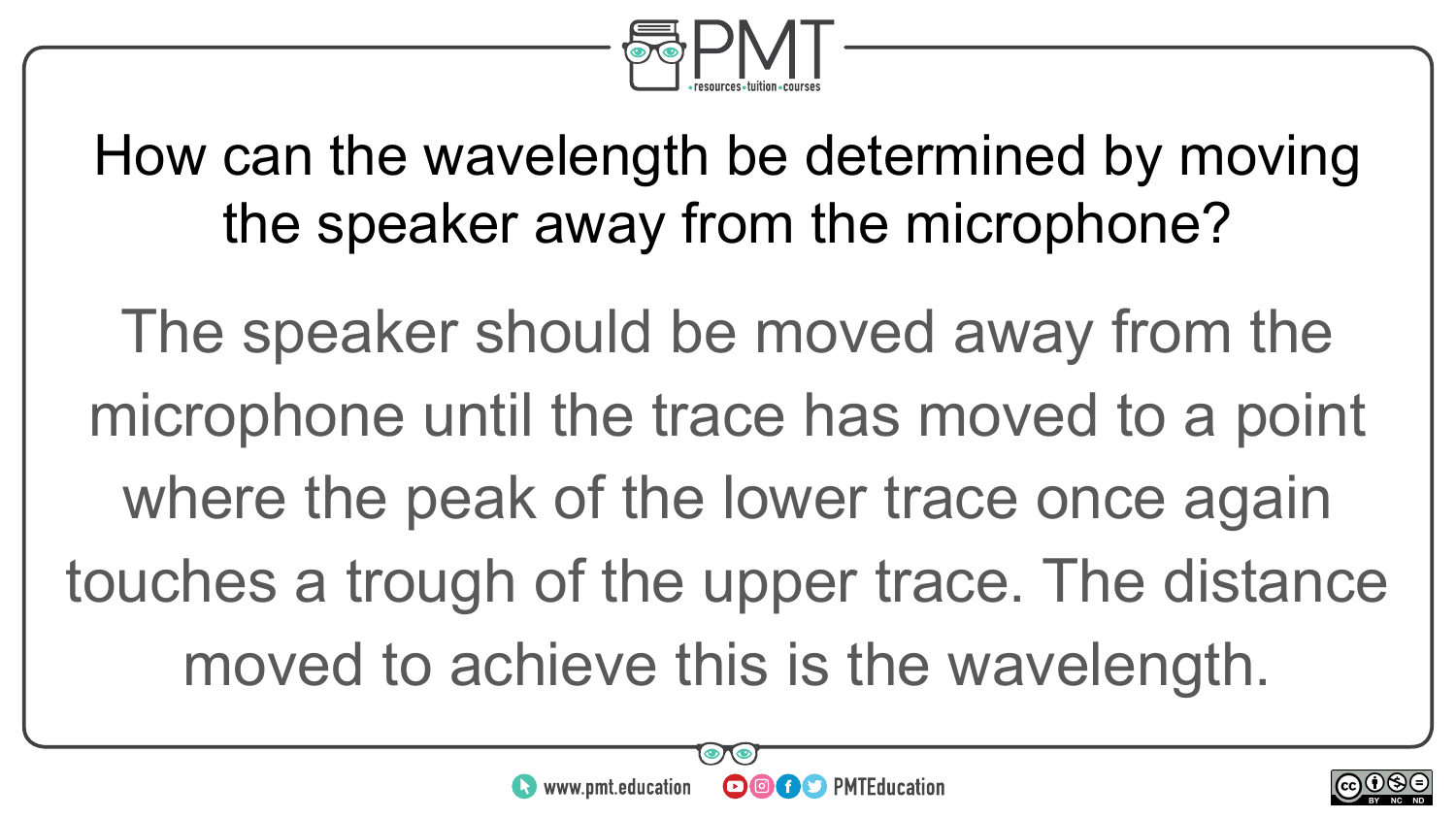

## What uncertainties are involved in this experiment?



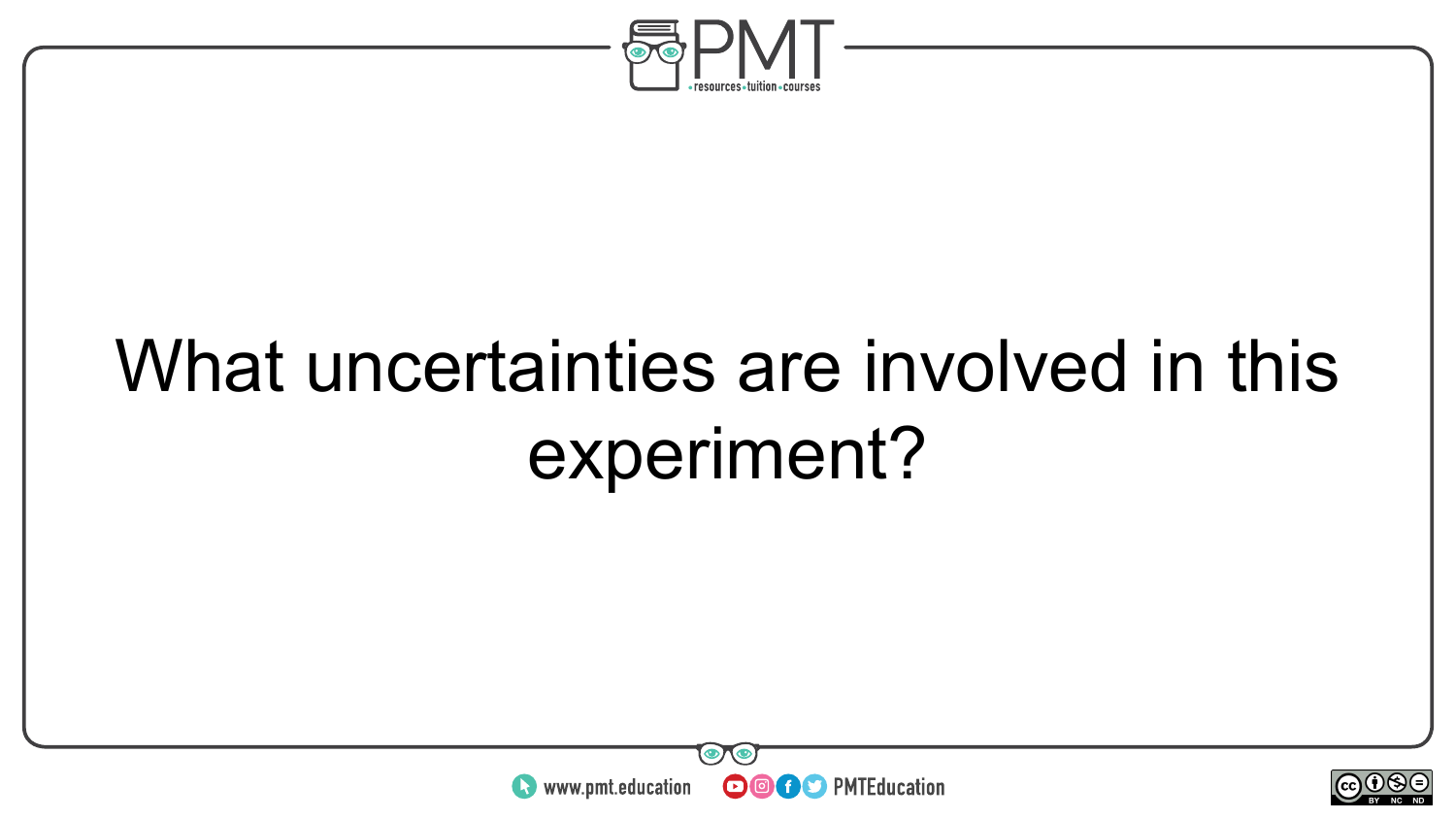

What uncertainties are involved in this experiment? When determining the frequency, there is an uncertainty produced by the resolution of the oscilloscope scale. The traces also have a thickness and so there will be an uncertainty in positioning the speaker exactly at a complete cycle each time.

**OOOO** PMTEducation



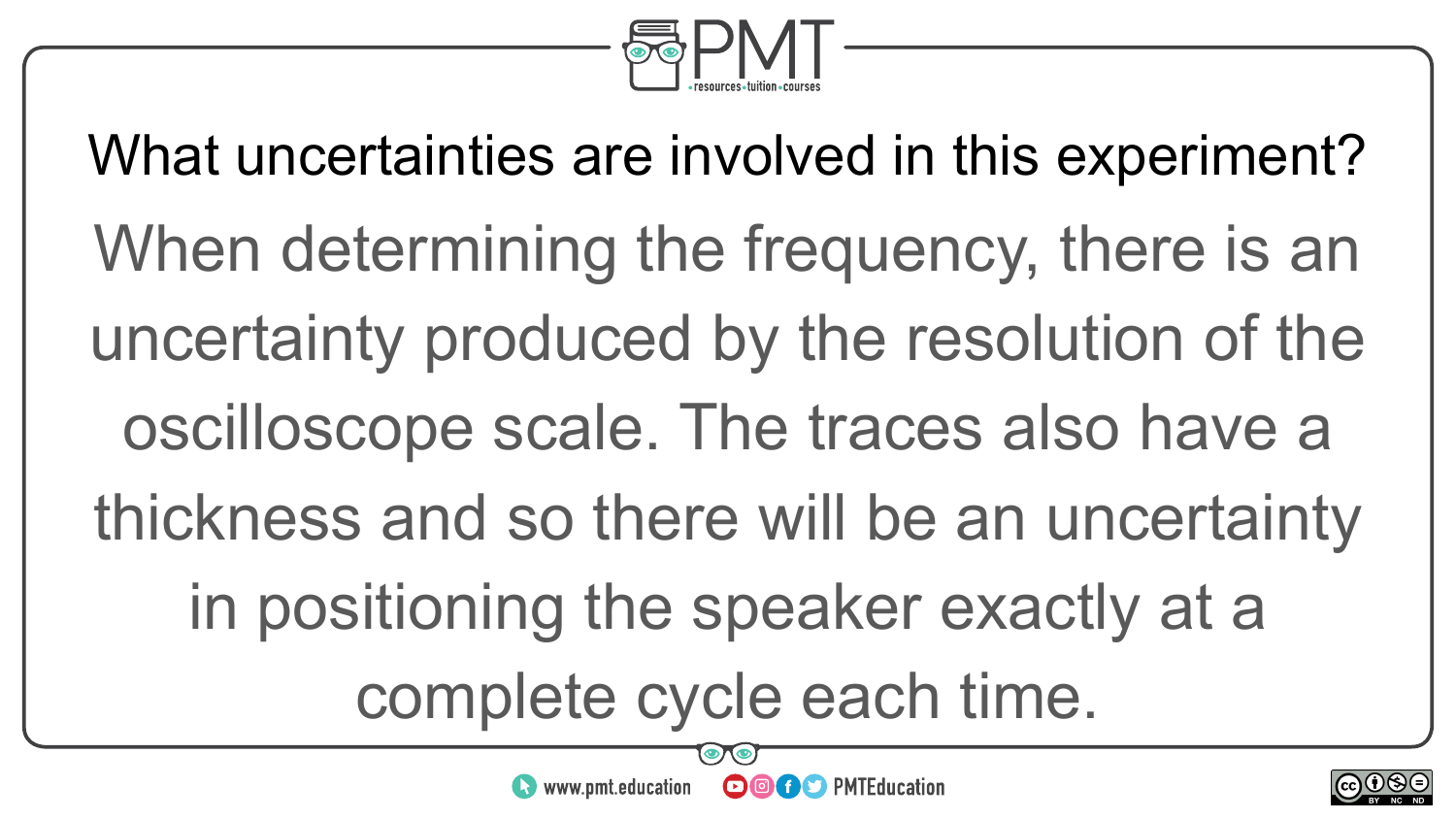

### Suggest how the frequency values used in this experiment should be chosen.



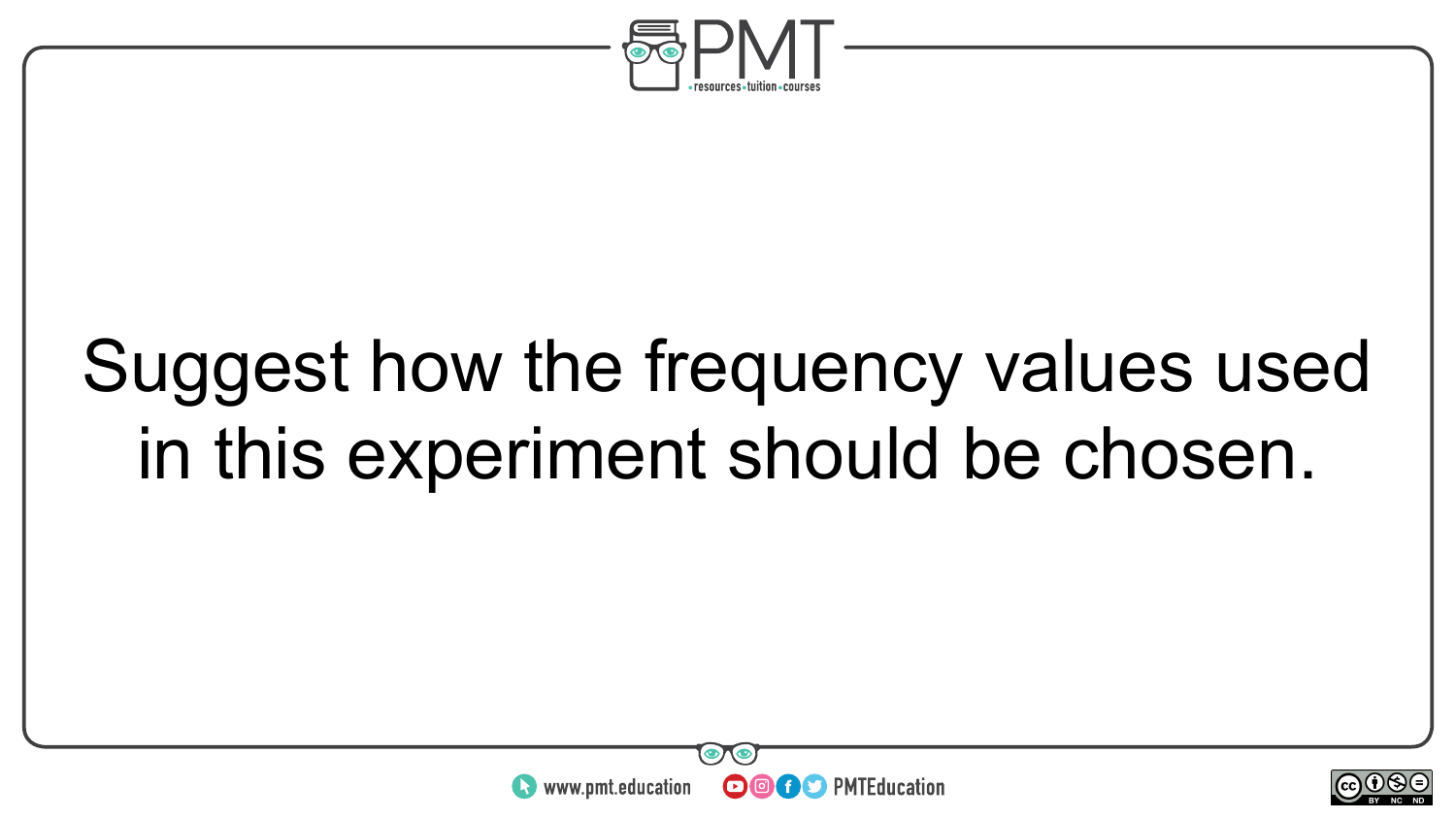

### Suggest how the frequency values used in this experiment should be chosen.

The frequency values need to be chosen so that the waves have a wavelength easily measurable to a good resolution with a metre ruler. Frequencies around 4kHz are suitable choices.

**OOOO** PMTEducation

 $\bullet$  www.pmt.education

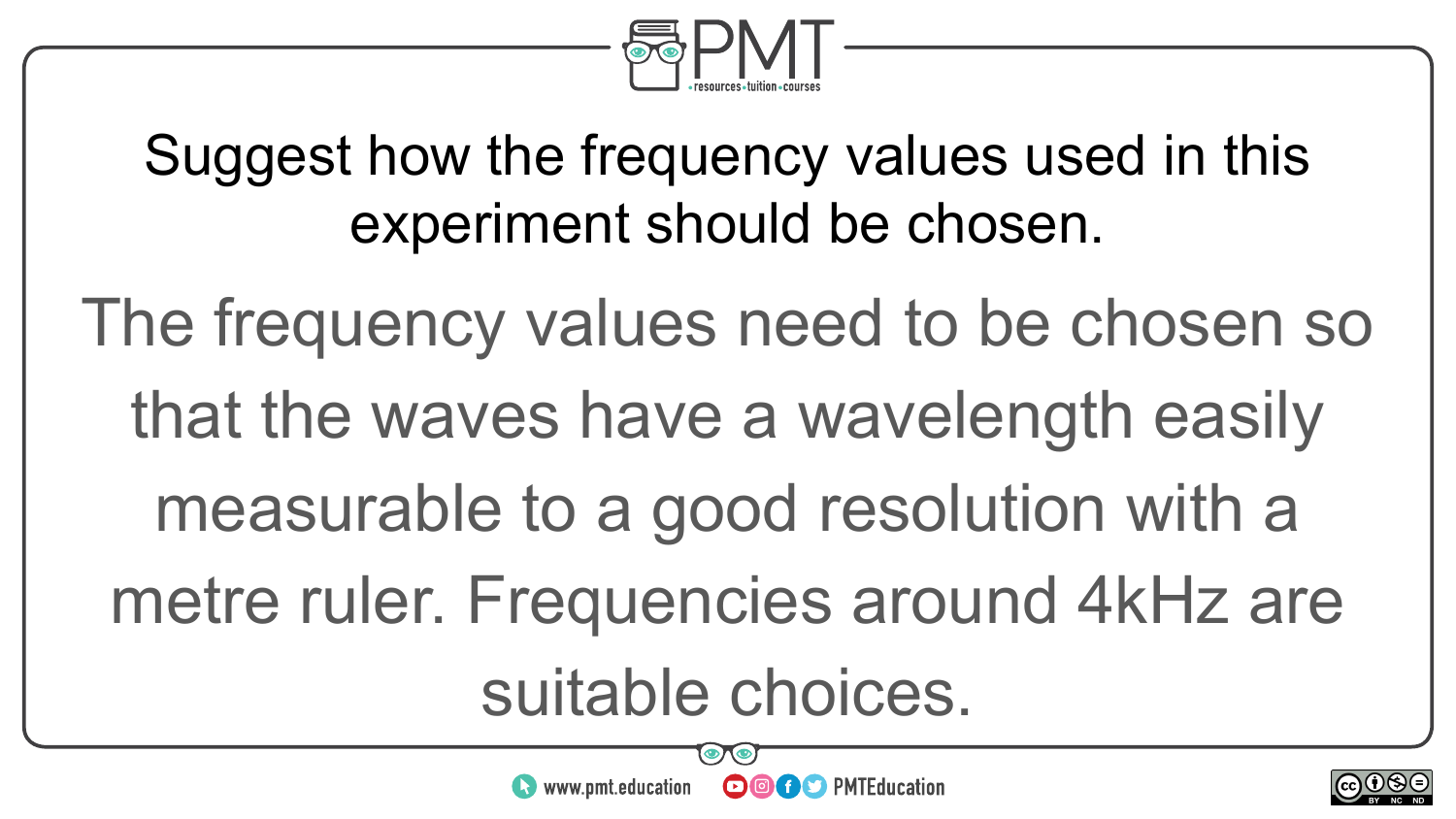

# How should the scales on the oscilloscope be set when carrying out this experiment?



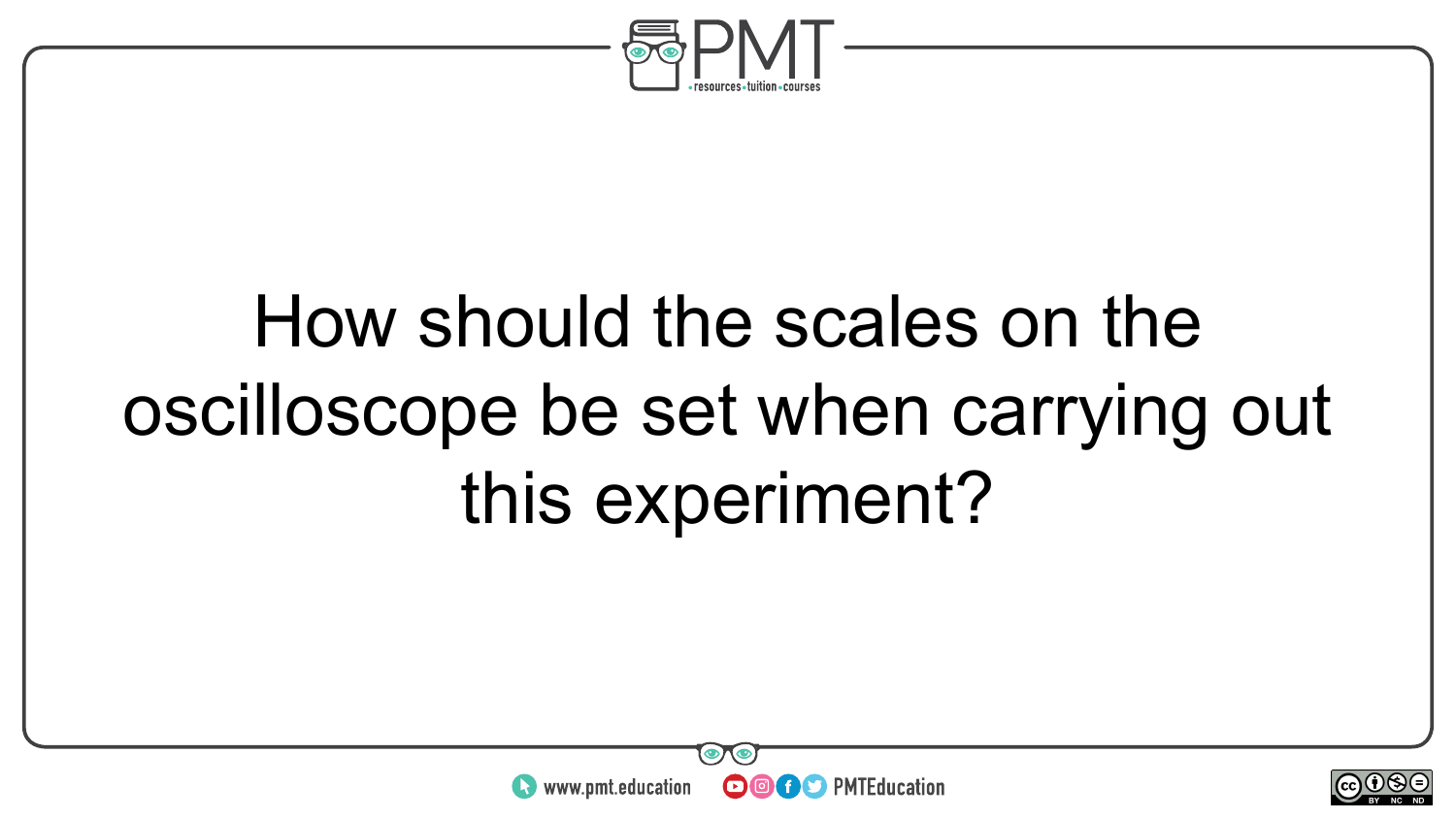

### How should the scales on the oscilloscope be set when carrying out this experiment?

# The scales should be set so that each trace displays around 3 complete wave cycles on the screen.



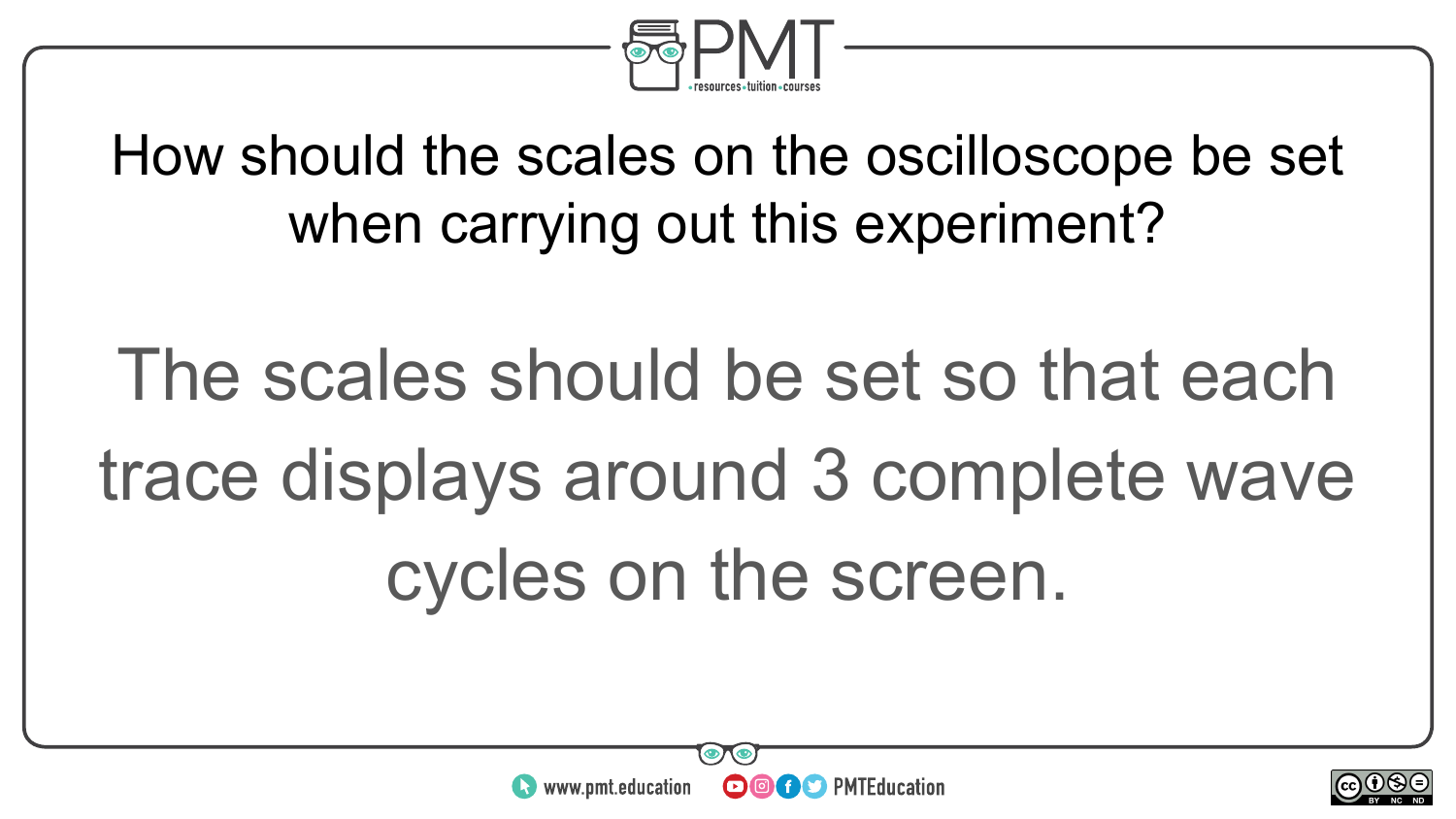

## Why does the traces moving past each by a complete cycle signify that the speaker has moved by a wavelength?



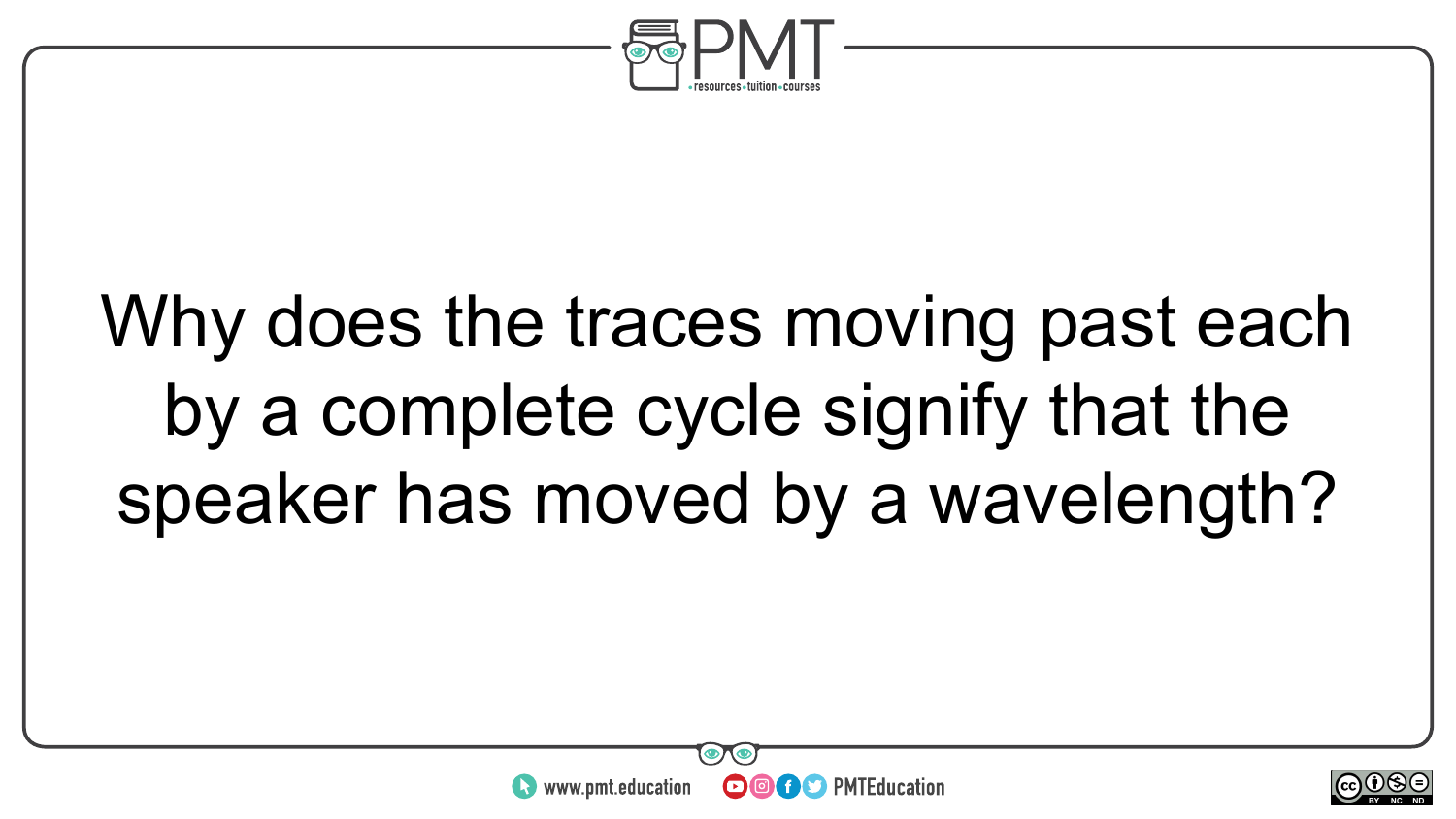

Why does the traces moving past each by a complete cycle signify that the speaker has moved by a wavelength? One complete cycle on the oscilloscope represents the wave's time period. The distance that the wave travels in this time is the wavelength.



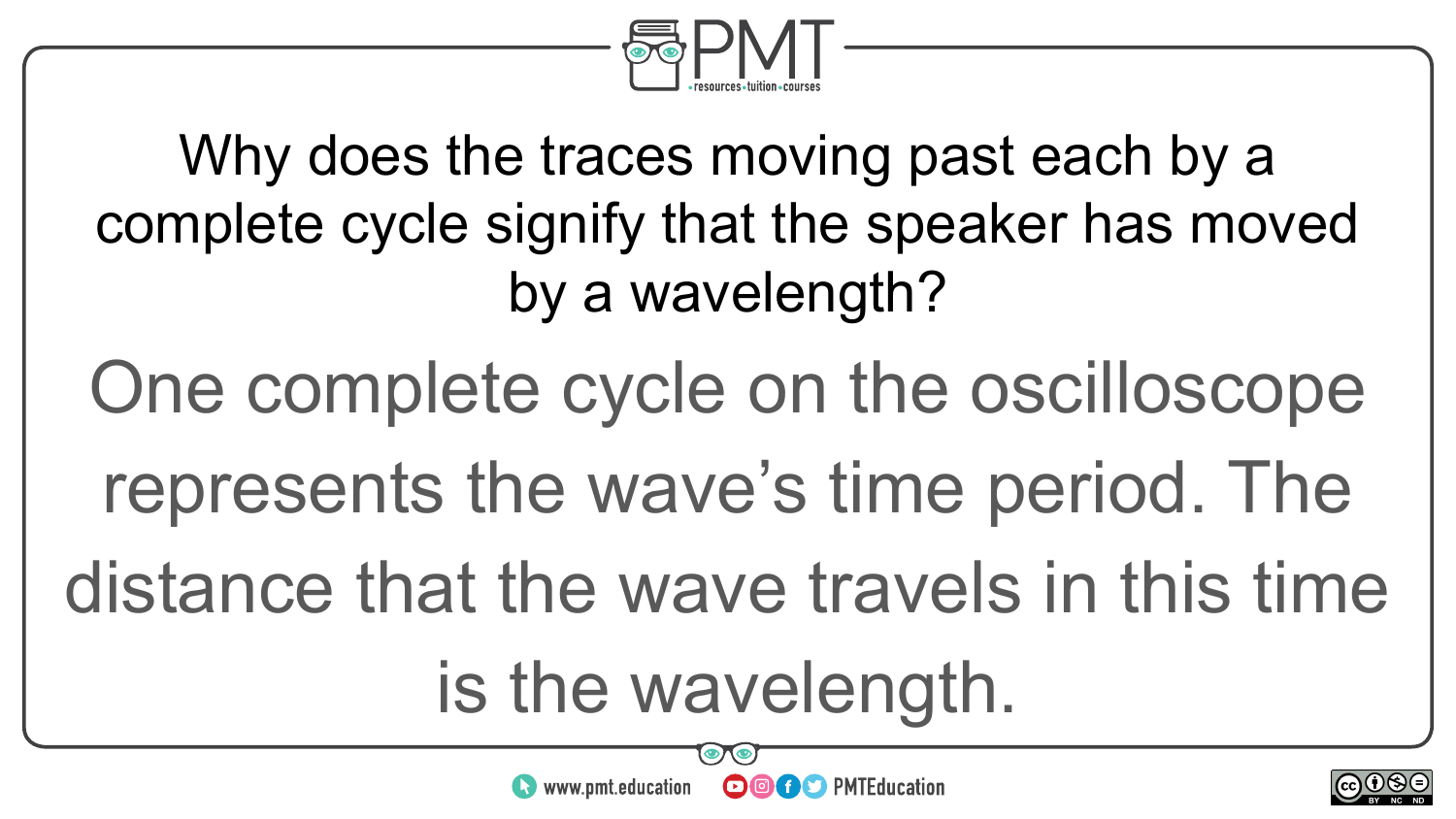

# Why is it advantageous to measure the frequency from the oscilloscope rather than using the value given by the signal generator?

**OOOO** PMTEducation